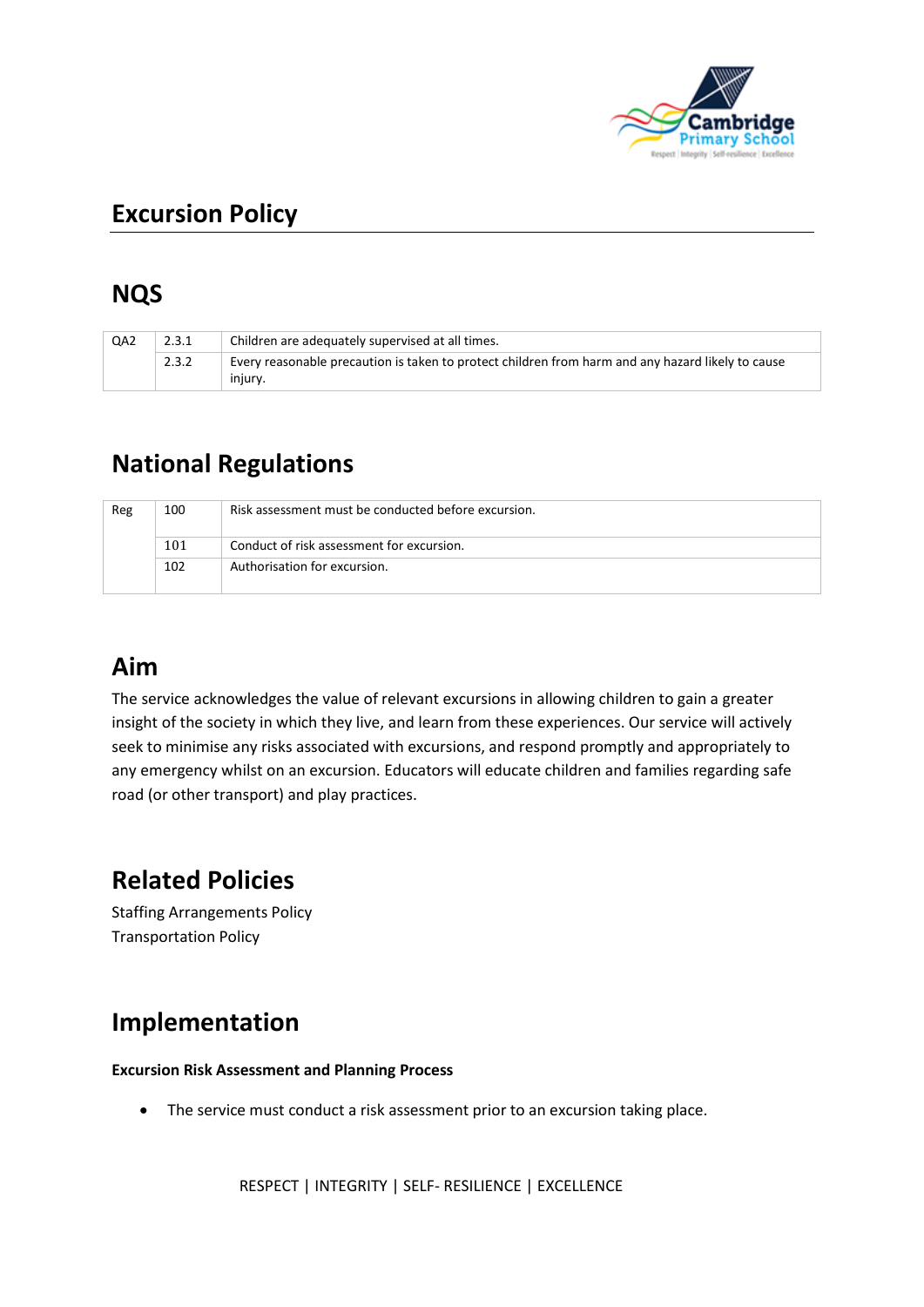

- Risk assessments are only required once if the excursion is a regular outing. Regular outings are walks, drives or trips to places that we visit regularly and which always have the same risks.
- The risk assessment must be recorded using the Excursion Risk Assessment Form. Parents will be notified on the Authorisation for Excursion Form that they can access the Excursion Risk Assessments prior to the excursion upon their request. The service must comply with these requests and make all information available to parents if requested.
- Using the Excursion Risk Assessment Form attached to this policy, the service must take into consideration the following –
	- $\circ$  Any risk that the excursion may pose to the safety, health and wellbeing of any child and identify how these risks will be managed and minimised.
	- o Any water hazards.
	- o Any risks associated with water-based activities.
	- o Transportation (to and from).
	- $\circ$  The ratio of adults and children which must comply with the ratios in the Staffing Arrangements Policy.
	- o Whether additional adult supervision, such as parent helpers, are required to provide adequate supervision.
	- o Specialised skills required (such as life-saving skills).
	- o Proposed activities.
	- o Proposed duration.
	- o Any medical conditions that need to be considered and managed for each child with specific health needs.
- The Risk Assessment Checklist must also be conducted prior to any excursion.
- A parent or authorised nominee must provide a written authority for each child who is attending the excursion using the Authorisation for Excursion Form.
- Using the Authorisation for Excursion Form, the service will ensure that the emergency contact details for each child are up-to-date.
- All excursions are to be entered onto the Student Activity Locator <http://www.education.vic.gov.au/school/principals/health/Pages/outdoorforms.aspx>

#### **Transport Considerations**

The means of transport must be stated on the permission note.

Buses – ensure that the seating capacity as displayed on the compliance plate is not exceeded. All children must sit on seats, preferably with, or close to, an adult. Seat belt guidelines must be followed depending on the bus. If the bus has seat belts, they must be worn at all times.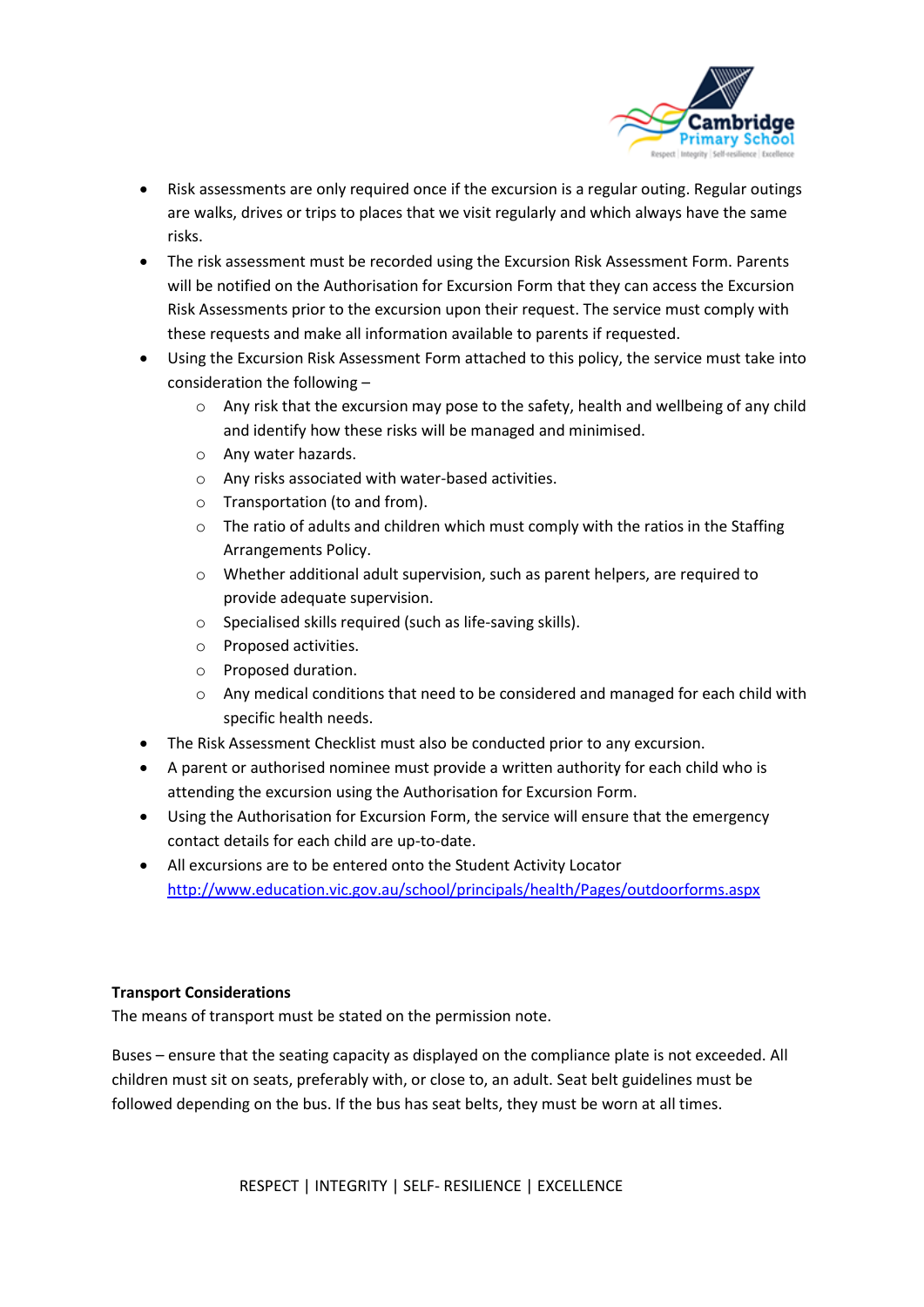

Trains – contact the station prior to the excursion to inform them of the time you will be travelling, the destination and the number of children and adults who will be travelling. Arrangements should be made to arrive at the station with an adequate amount of time to allow for safe boarding. This will allow the station to inform the train guard so that he / she can hold the train for the period of time for safe boarding and alighting. All children should be seated at all times, with an adult close by. All children should be seated in the one carriage, if possible.

Cars – Any motor vehicle that is used to transport children on an excursion (other than a motor vehicle seating more than nine persons) is fitted with child restraints and/or seatbelts that are appropriate for the age and weight of each child, that conform to the Australian Standards, and are professionally installed or checked by an authorised restraint fitter.

Our Transportation Policy has further information about restraints in cars and buses.

#### **Insurance**

Any excursion planned must be consistent with the requirements / exclusions of the Public Liability Cover held by the service.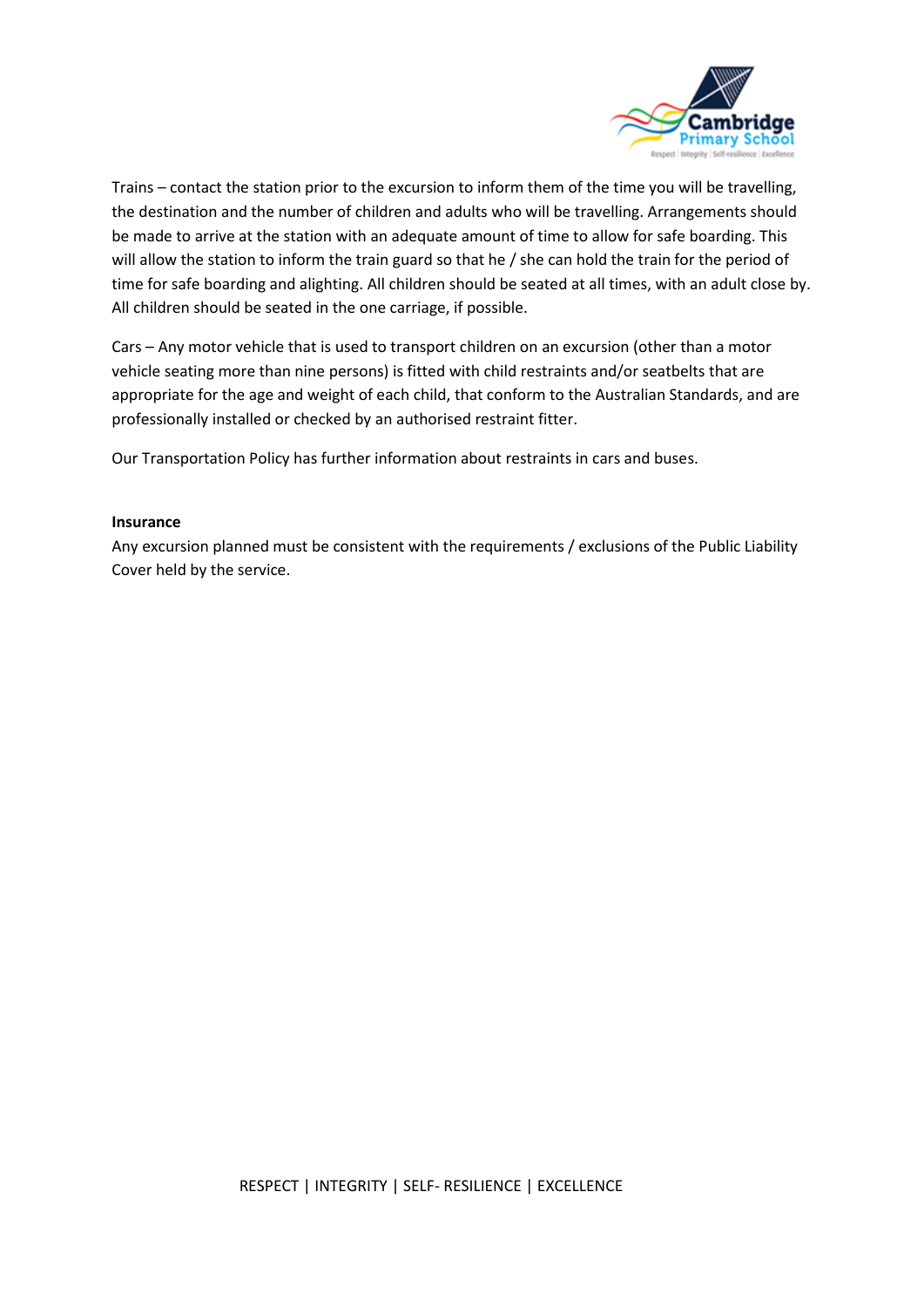



### **Excursion Risk Assessment Form**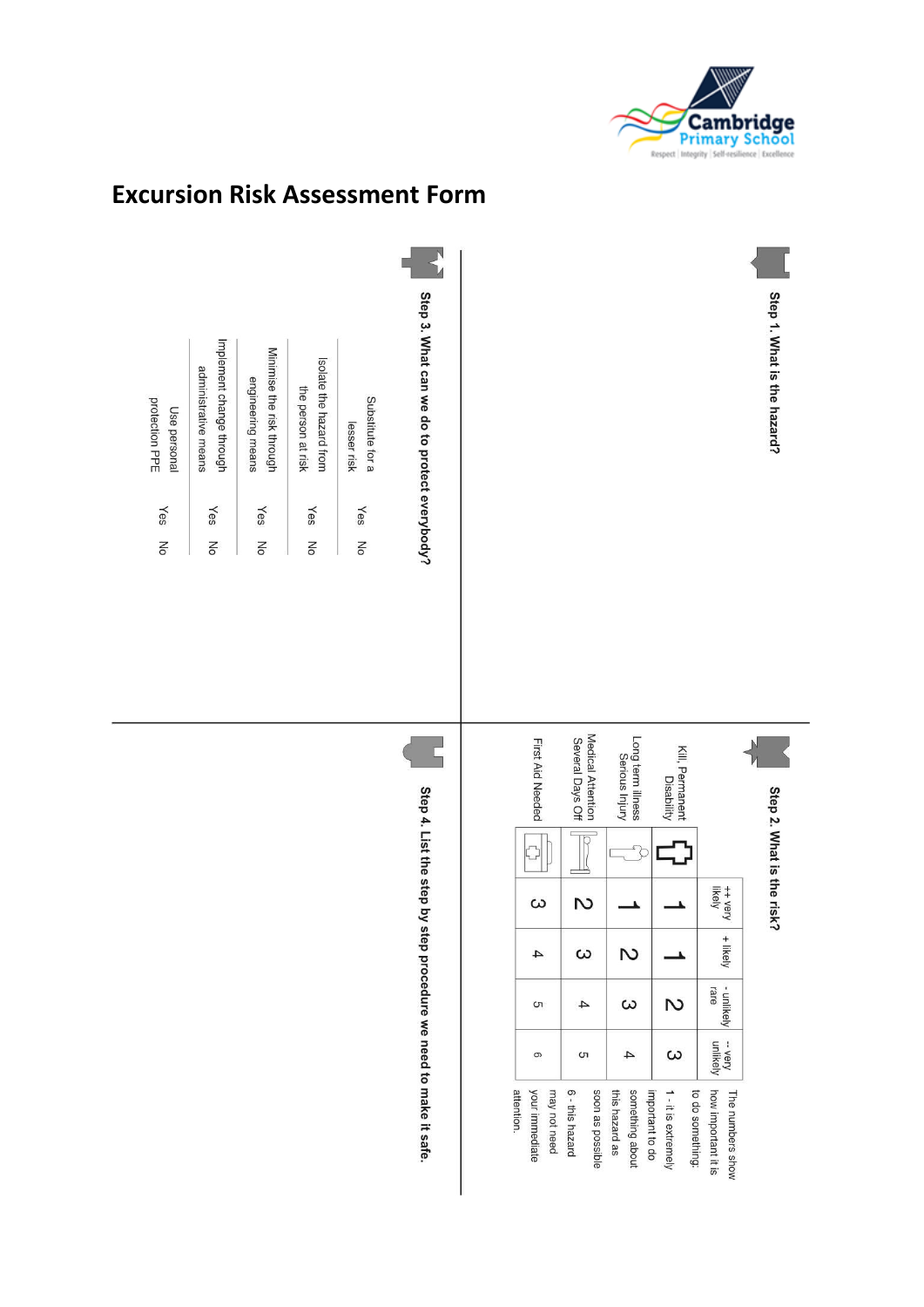

As a part of the Excursion Risk Assessment Form, the service must complete the following details when planning an excursion -

**Time and Date of Proposed Excursion** 

**Reason for Excursion** 

**Proposed Route (to and from)** 

Destination (s)

**Transportation Details (to and from)** 

**Number of Adults Involved** 

Given the risks posted and outlined using the Excursion Risk Assessment, are there any specialised skills to ensure children are adequately and safely supervised at all times during the excursion? Specialised skills could include life-saving skills.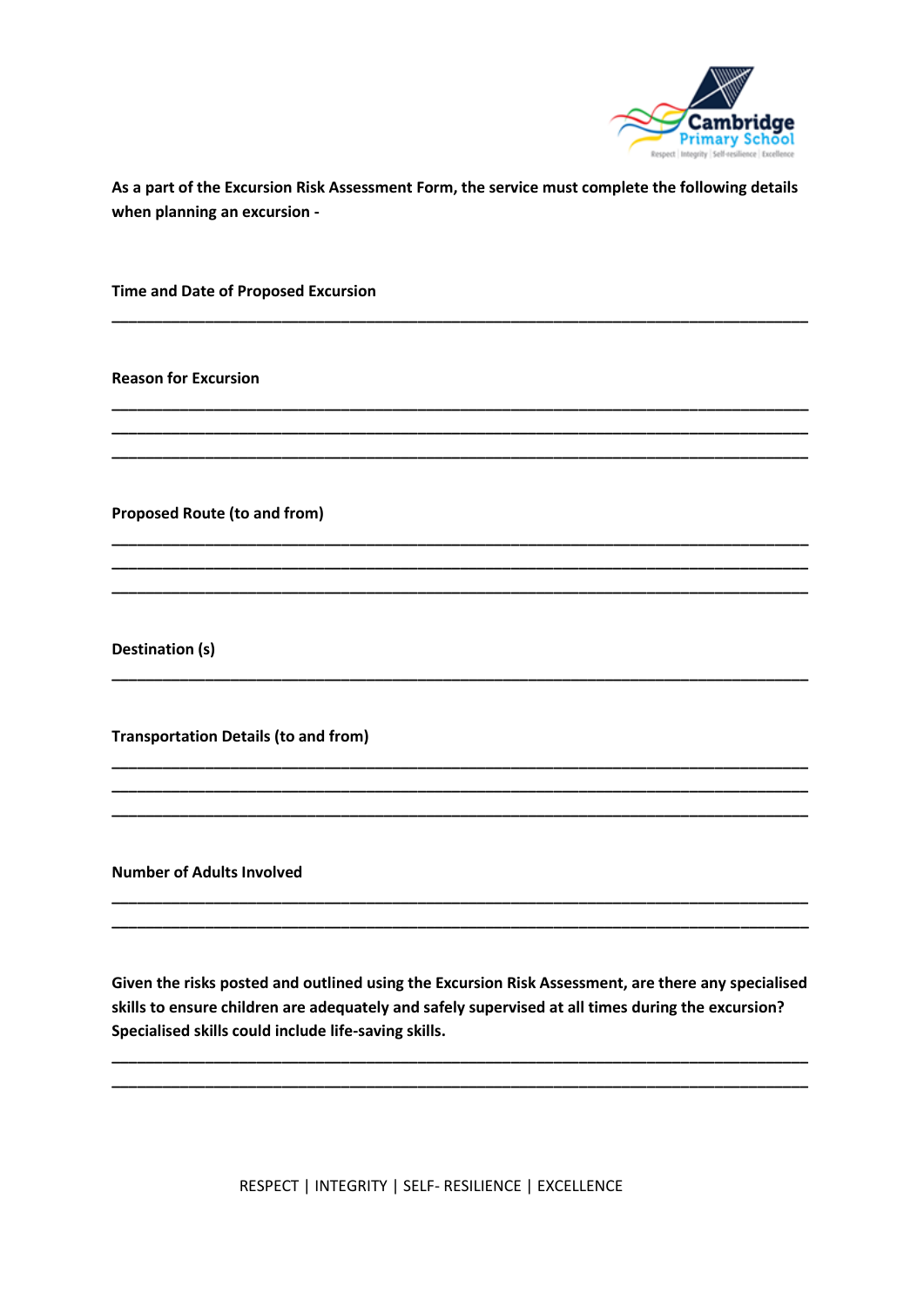

**Number of Children Involved** 

**Proposed Activities** 

**Proposed Duration** 

Items to Be Taken by the Service (mobile phone, emergency contact details, etc)

<u> 1989 - Johann Stoff, deutscher Stoff, der Stoff, der Stoff, der Stoff, der Stoff, der Stoff, der Stoff, der S</u>

Items to Be Taken by the Children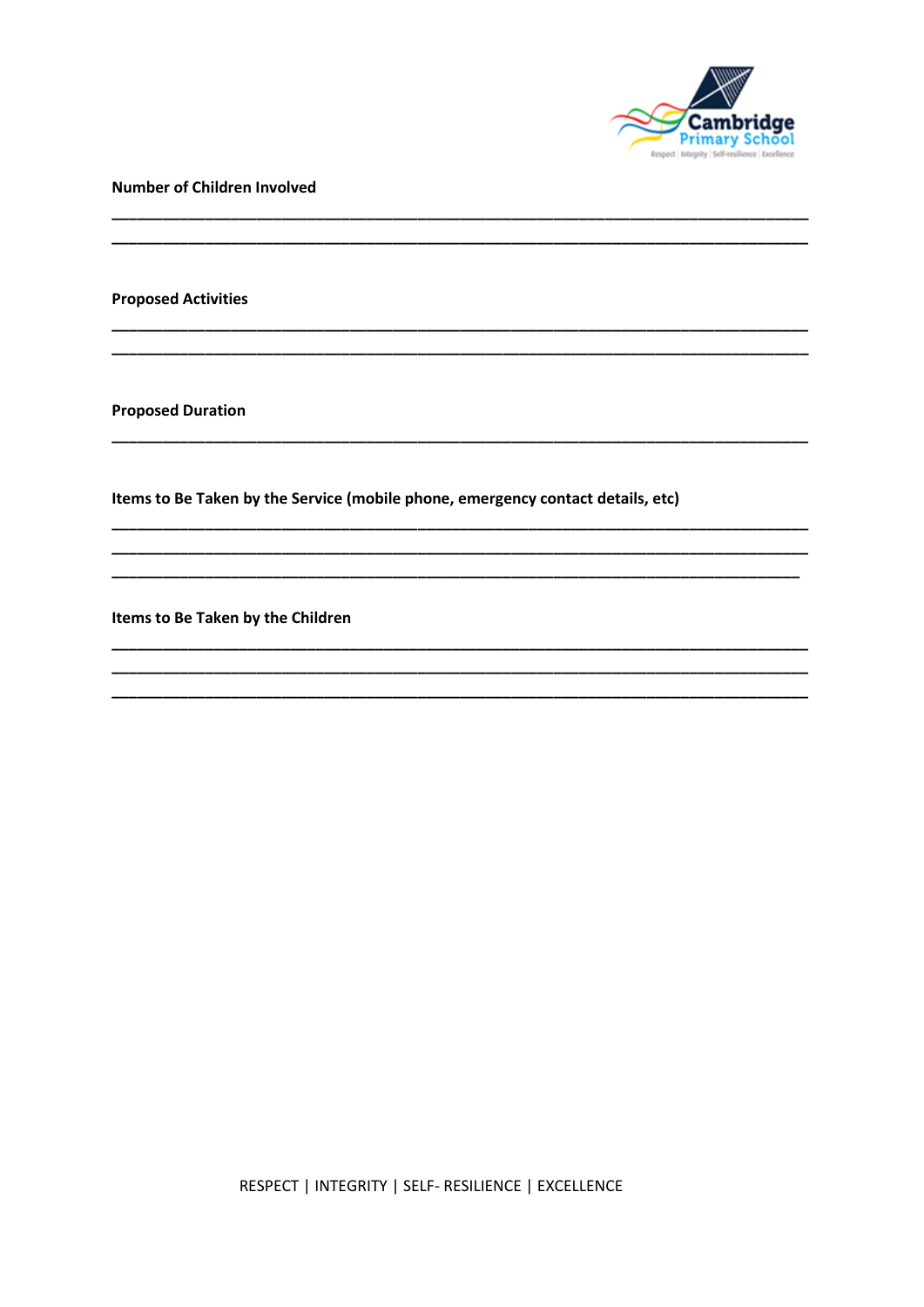

#### **Risk Assessment Checklist**

Please circle.

| Yes | <b>No</b> |     | <b>Risk Assessment</b>                                                                                                                                                                                                                       |  |  |  |
|-----|-----------|-----|----------------------------------------------------------------------------------------------------------------------------------------------------------------------------------------------------------------------------------------------|--|--|--|
| yes | no        | N/A | The service has a timetable for the excursion and an itinerary.                                                                                                                                                                              |  |  |  |
| yes | no        | N/A | At least 24 hours notice of the excursion has been given to parents, with<br>an itinerary for the excursion.<br>It is preferable for longer notice to be given where possible                                                                |  |  |  |
| yes | no        | N/A | A signed permission form for the specific excursion and any specific<br>activity which is to take place during the excursion has been received<br>from the parents. Regular outings can be covered by one form for a<br>period of 12 months. |  |  |  |
| yes | no        | N/A | A list of children attending the excursion is left at the service prior to<br>departure and a copy carried by the Supervisor for the purpose of<br>checking at regular intervals during the course of the excursion.                         |  |  |  |
| yes | no        | N/A | The Supervisor has ensured that all children are equipped with clothing<br>appropriate for the excursion.<br>For example - jumpers, sun hats, appropriate footwear, sunscreen.                                                               |  |  |  |
| yes | no        | N/A | Educators are able to ensure children have accesses to shaded areas.                                                                                                                                                                         |  |  |  |
| yes | no        | N/A | Any excursion planned is consistent with the requirements/exclusions of<br>the Public Liability Insurance Cover held by the service.                                                                                                         |  |  |  |
| yes | no        | N/A | A fully stocked first aid kit is taken.                                                                                                                                                                                                      |  |  |  |
| yes | no        | N/A | Each child's emergency contact details are updated and taken.                                                                                                                                                                                |  |  |  |
| yes | no        | N/A | A mobile phone or change for a phone is organised to take on the<br>excursion.                                                                                                                                                               |  |  |  |
| yes | no        | N/A | Medication and a management plan for any children attending the<br>excursion are available and updated.                                                                                                                                      |  |  |  |
| yes | no        | N/A | A designated educator must be assigned to directly supervise any child<br>with a chronic illness/allergic condition.<br>The educator is to hold the child's medication and management plan<br>throughout the excursion.                      |  |  |  |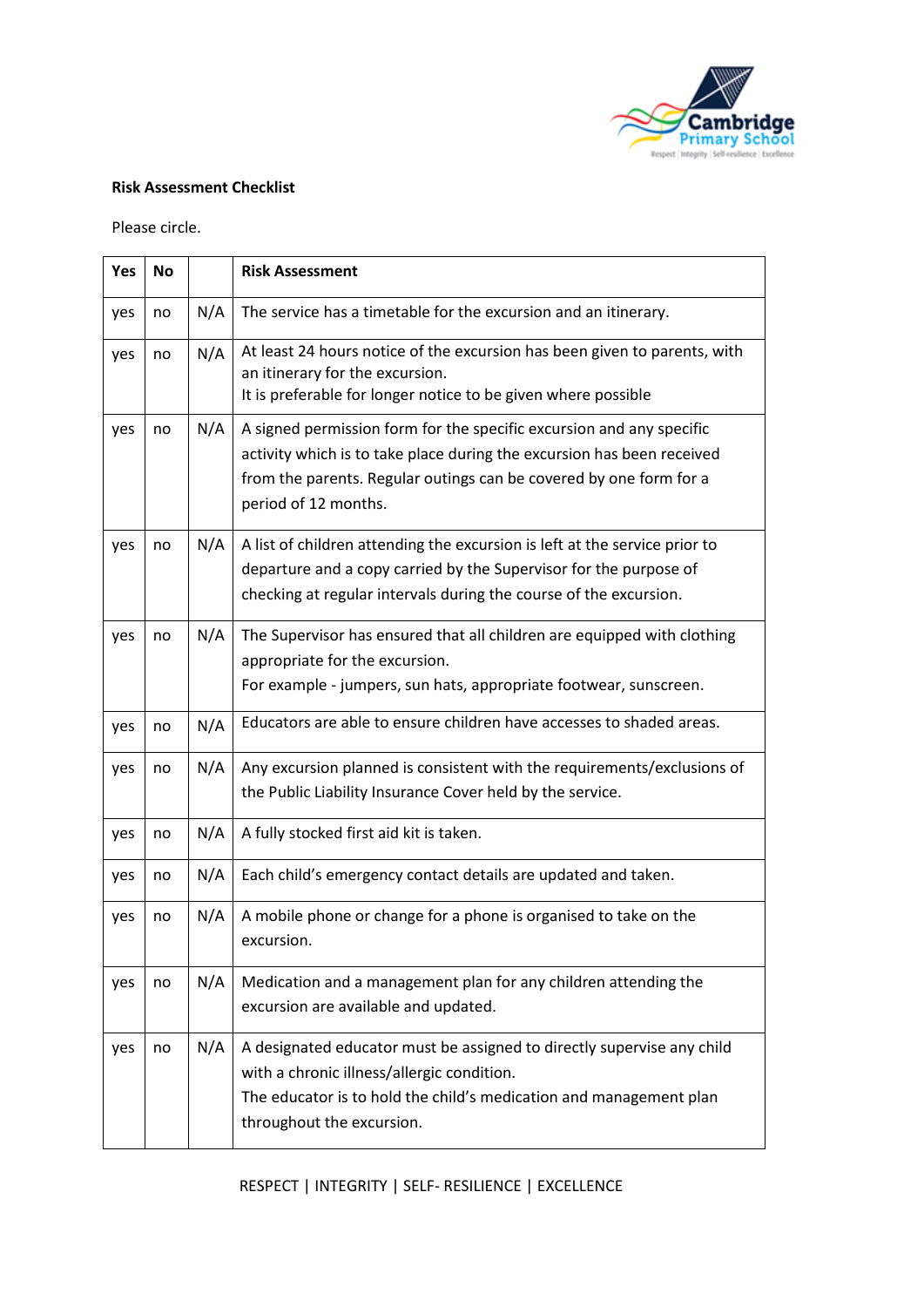

### **Authorisation for Excursion Form**

Our service has organised an excursion for your child to attend. All of the relevant details are provided below for your convenience. The service has conducted an Excursion Risk Assessment which is available for your review upon request. For your child to attend, you are required to read this information and complete the Authorisation for Excursion Form. To complete this Form, you must be listed on the child's enrolment record as either their parent or an Authorised Nominee.

**\_\_\_\_\_\_\_\_\_\_\_\_\_\_\_\_\_\_\_\_\_\_\_\_\_\_\_\_\_\_\_\_\_\_\_\_\_\_\_\_\_\_\_\_\_\_\_\_\_\_\_\_\_\_\_\_\_\_\_\_\_\_\_\_\_\_\_\_\_\_\_\_\_\_\_\_\_\_\_\_\_\_**

**\_\_\_\_\_\_\_\_\_\_\_\_\_\_\_\_\_\_\_\_\_\_\_\_\_\_\_\_\_\_\_\_\_\_\_\_\_\_\_\_\_\_\_\_\_\_\_\_\_\_\_\_\_\_\_\_\_\_\_\_\_\_\_\_\_\_\_\_\_\_\_\_\_\_\_\_\_\_\_\_\_\_**

**\_\_\_\_\_\_\_\_\_\_\_\_\_\_\_\_\_\_\_\_\_\_\_\_\_\_\_\_\_\_\_\_\_\_\_\_\_\_\_\_\_\_\_\_\_\_\_\_\_\_\_\_\_\_\_\_\_\_\_\_\_\_\_\_\_\_\_\_\_\_\_\_\_\_\_\_\_\_\_\_\_\_**

**\_\_\_\_\_\_\_\_\_\_\_\_\_\_\_\_\_\_\_\_\_\_\_\_\_\_\_\_\_\_\_\_\_\_\_\_\_\_\_\_\_\_\_\_\_\_\_\_\_\_\_\_\_\_\_\_\_\_\_\_\_\_\_\_\_\_\_\_\_\_\_\_\_\_\_\_\_\_\_\_\_\_ \_\_\_\_\_\_\_\_\_\_\_\_\_\_\_\_\_\_\_\_\_\_\_\_\_\_\_\_\_\_\_\_\_\_\_\_\_\_\_\_\_\_\_\_\_\_\_\_\_\_\_\_\_\_\_\_\_\_\_\_\_\_\_\_\_\_\_\_\_\_\_\_\_\_\_\_\_\_\_\_\_\_ \_\_\_\_\_\_\_\_\_\_\_\_\_\_\_\_\_\_\_\_\_\_\_\_\_\_\_\_\_\_\_\_\_\_\_\_\_\_\_\_\_\_\_\_\_\_\_\_\_\_\_\_\_\_\_\_\_\_\_\_\_\_\_\_\_\_\_\_\_\_\_\_\_\_\_\_\_\_\_\_\_\_**

**\_\_\_\_\_\_\_\_\_\_\_\_\_\_\_\_\_\_\_\_\_\_\_\_\_\_\_\_\_\_\_\_\_\_\_\_\_\_\_\_\_\_\_\_\_\_\_\_\_\_\_\_\_\_\_\_\_\_\_\_\_\_\_\_\_\_\_\_\_\_\_\_\_\_\_\_\_\_\_\_\_\_ \_\_\_\_\_\_\_\_\_\_\_\_\_\_\_\_\_\_\_\_\_\_\_\_\_\_\_\_\_\_\_\_\_\_\_\_\_\_\_\_\_\_\_\_\_\_\_\_\_\_\_\_\_\_\_\_\_\_\_\_\_\_\_\_\_\_\_\_\_\_\_\_\_\_\_\_\_\_\_\_\_\_ \_\_\_\_\_\_\_\_\_\_\_\_\_\_\_\_\_\_\_\_\_\_\_\_\_\_\_\_\_\_\_\_\_\_\_\_\_\_\_\_\_\_\_\_\_\_\_\_\_\_\_\_\_\_\_\_\_\_\_\_\_\_\_\_\_\_\_\_\_\_\_\_\_\_\_\_\_\_\_\_\_\_**

**\_\_\_\_\_\_\_\_\_\_\_\_\_\_\_\_\_\_\_\_\_\_\_\_\_\_\_\_\_\_\_\_\_\_\_\_\_\_\_\_\_\_\_\_\_\_\_\_\_\_\_\_\_\_\_\_\_\_\_\_\_\_\_\_\_\_\_\_\_\_\_\_\_\_\_\_\_\_\_\_\_\_**

**\_\_\_\_\_\_\_\_\_\_\_\_\_\_\_\_\_\_\_\_\_\_\_\_\_\_\_\_\_\_\_\_\_\_\_\_\_\_\_\_\_\_\_\_\_\_\_\_\_\_\_\_\_\_\_\_\_\_\_\_\_\_\_\_\_\_\_\_\_\_\_\_\_\_\_\_\_\_\_\_\_\_ \_\_\_\_\_\_\_\_\_\_\_\_\_\_\_\_\_\_\_\_\_\_\_\_\_\_\_\_\_\_\_\_\_\_\_\_\_\_\_\_\_\_\_\_\_\_\_\_\_\_\_\_\_\_\_\_\_\_\_\_\_\_\_\_\_\_\_\_\_\_\_\_\_\_\_\_\_\_\_\_\_\_ \_\_\_\_\_\_\_\_\_\_\_\_\_\_\_\_\_\_\_\_\_\_\_\_\_\_\_\_\_\_\_\_\_\_\_\_\_\_\_\_\_\_\_\_\_\_\_\_\_\_\_\_\_\_\_\_\_\_\_\_\_\_\_\_\_\_\_\_\_\_\_\_\_\_\_\_\_\_\_\_\_\_**

**\_\_\_\_\_\_\_\_\_\_\_\_\_\_\_\_\_\_\_\_\_\_\_\_\_\_\_\_\_\_\_\_\_\_\_\_\_\_\_\_\_\_\_\_\_\_\_\_\_\_\_\_\_\_\_\_\_\_\_\_\_\_\_\_\_\_\_\_\_\_\_\_\_\_\_\_\_\_\_\_\_\_**

**Child's Full Name** 

**Time and Date of Proposed Excursion**

**Is the Excursion a Regular Outing?** 

**If yes, the Authorisation for Excursion Form will cover the child for 12 months. Please note that the Authority can be cancelled at any time.**

**Reason for Excursion**

**Route (to and from)**

**Destination (s)** 

**Transportation Details (to and from)**

**The Period the Child will be Away from the Service Premises**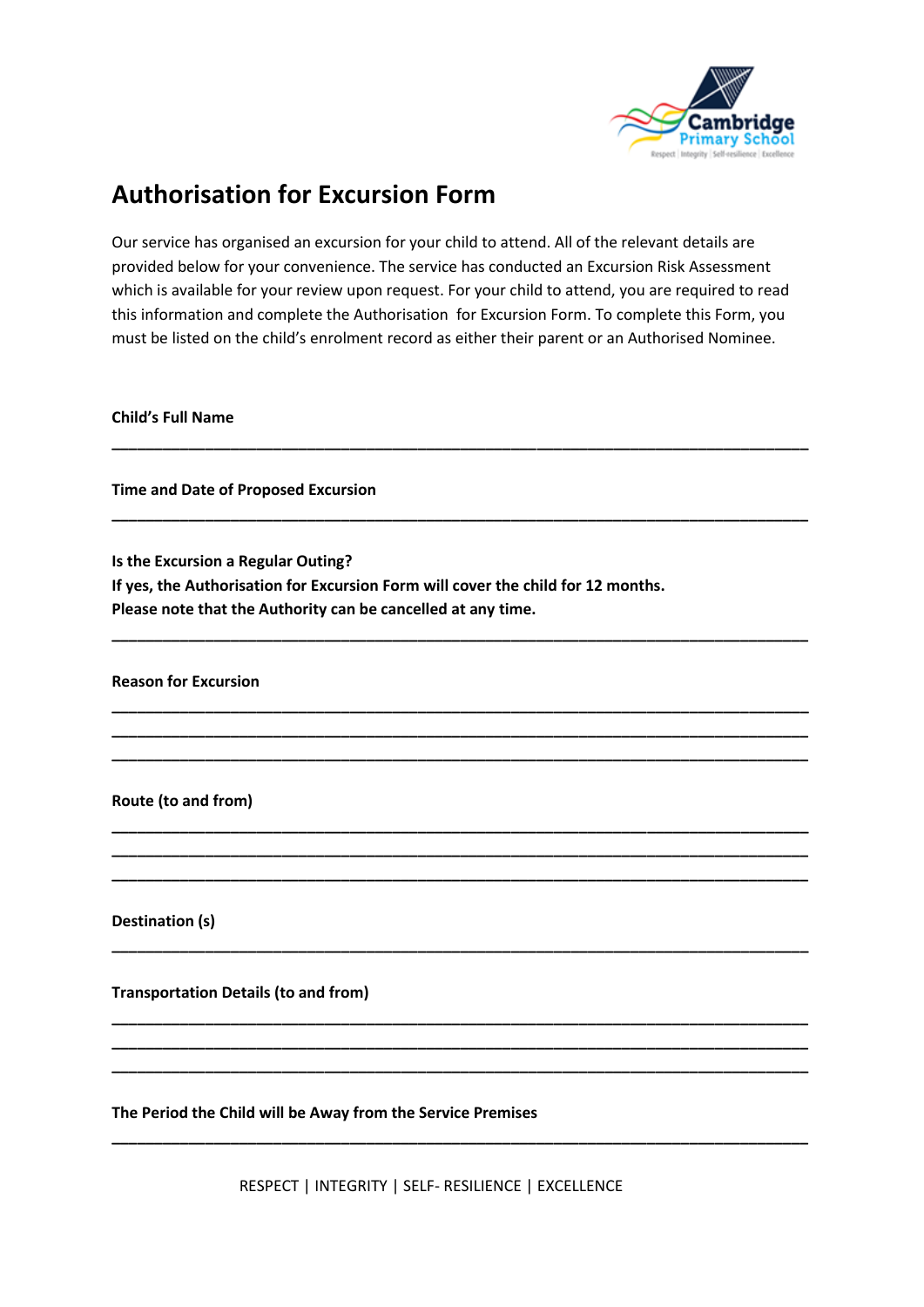

**Number of Adults Involved and the Anticipated Ratio of Adults-Children**

**\_\_\_\_\_\_\_\_\_\_\_\_\_\_\_\_\_\_\_\_\_\_\_\_\_\_\_\_\_\_\_\_\_\_\_\_\_\_\_\_\_\_\_\_\_\_\_\_\_\_\_\_\_\_\_\_\_\_\_\_\_\_\_\_\_\_\_\_\_\_\_\_\_\_\_\_\_\_\_\_\_\_ \_\_\_\_\_\_\_\_\_\_\_\_\_\_\_\_\_\_\_\_\_\_\_\_\_\_\_\_\_\_\_\_\_\_\_\_\_\_\_\_\_\_\_\_\_\_\_\_\_\_\_\_\_\_\_\_\_\_\_\_\_\_\_\_\_\_\_\_\_\_\_\_\_\_\_\_\_\_\_\_\_\_**

**\_\_\_\_\_\_\_\_\_\_\_\_\_\_\_\_\_\_\_\_\_\_\_\_\_\_\_\_\_\_\_\_\_\_\_\_\_\_\_\_\_\_\_\_\_\_\_\_\_\_\_\_\_\_\_\_\_\_\_\_\_\_\_\_\_\_\_\_\_\_\_\_\_\_\_\_\_\_\_\_\_\_ \_\_\_\_\_\_\_\_\_\_\_\_\_\_\_\_\_\_\_\_\_\_\_\_\_\_\_\_\_\_\_\_\_\_\_\_\_\_\_\_\_\_\_\_\_\_\_\_\_\_\_\_\_\_\_\_\_\_\_\_\_\_\_\_\_\_\_\_\_\_\_\_\_\_\_\_\_\_\_\_\_\_**

**\_\_\_\_\_\_\_\_\_\_\_\_\_\_\_\_\_\_\_\_\_\_\_\_\_\_\_\_\_\_\_\_\_\_\_\_\_\_\_\_\_\_\_\_\_\_\_\_\_\_\_\_\_\_\_\_\_\_\_\_\_\_\_\_\_\_\_\_\_\_\_\_\_\_\_\_\_\_\_\_\_\_ \_\_\_\_\_\_\_\_\_\_\_\_\_\_\_\_\_\_\_\_\_\_\_\_\_\_\_\_\_\_\_\_\_\_\_\_\_\_\_\_\_\_\_\_\_\_\_\_\_\_\_\_\_\_\_\_\_\_\_\_\_\_\_\_\_\_\_\_\_\_\_\_\_\_\_\_\_\_\_\_\_\_**

**\_\_\_\_\_\_\_\_\_\_\_\_\_\_\_\_\_\_\_\_\_\_\_\_\_\_\_\_\_\_\_\_\_\_\_\_\_\_\_\_\_\_\_\_\_\_\_\_\_\_\_\_\_\_\_\_\_\_\_\_\_\_\_\_\_\_\_\_\_\_\_\_\_\_\_\_\_\_\_\_\_\_ \_\_\_\_\_\_\_\_\_\_\_\_\_\_\_\_\_\_\_\_\_\_\_\_\_\_\_\_\_\_\_\_\_\_\_\_\_\_\_\_\_\_\_\_\_\_\_\_\_\_\_\_\_\_\_\_\_\_\_\_\_\_\_\_\_\_\_\_\_\_\_\_\_\_\_\_\_\_\_\_\_\_ \_\_\_\_\_\_\_\_\_\_\_\_\_\_\_\_\_\_\_\_\_\_\_\_\_\_\_\_\_\_\_\_\_\_\_\_\_\_\_\_\_\_\_\_\_\_\_\_\_\_\_\_\_\_\_\_\_\_\_\_\_\_\_\_\_\_\_\_\_\_\_\_\_\_\_\_\_\_\_\_\_\_**

**\_\_\_\_\_\_\_\_\_\_\_\_\_\_\_\_\_\_\_\_\_\_\_\_\_\_\_\_\_\_\_\_\_\_\_\_\_\_\_\_\_\_\_\_\_\_\_\_\_\_\_\_\_\_\_\_\_\_\_\_\_\_\_\_\_\_\_\_\_\_\_\_\_\_\_\_\_\_\_\_\_\_**

**\_\_\_\_\_\_\_\_\_\_\_\_\_\_\_\_\_\_\_\_\_\_\_\_\_\_\_\_\_\_\_\_\_\_\_\_\_\_\_\_\_\_\_\_\_\_\_\_\_\_\_\_\_\_\_\_\_\_\_\_\_\_\_\_\_\_\_\_\_\_\_\_\_\_\_\_\_\_\_\_\_\_**

**\_\_\_\_\_\_\_\_\_\_\_\_\_\_\_\_\_\_\_\_\_\_\_\_\_\_\_\_\_\_\_\_\_\_\_\_\_\_\_\_\_\_\_\_\_\_\_\_\_\_\_\_\_\_\_\_\_\_\_\_\_\_\_\_\_\_\_\_\_\_\_\_\_\_\_\_\_\_\_\_\_\_ \_\_\_\_\_\_\_\_\_\_\_\_\_\_\_\_\_\_\_\_\_\_\_\_\_\_\_\_\_\_\_\_\_\_\_\_\_\_\_\_\_\_\_\_\_\_\_\_\_\_\_\_\_\_\_\_\_\_\_\_\_\_\_\_\_\_\_\_\_\_\_\_\_\_\_\_\_\_\_\_\_\_**

**\_\_\_\_\_\_\_\_\_\_\_\_\_\_\_\_\_\_\_\_\_\_\_\_\_\_\_\_\_\_\_\_\_\_\_\_\_\_\_\_\_\_\_\_\_\_\_\_\_\_\_\_\_\_\_\_\_\_\_\_\_\_\_\_\_\_\_\_\_\_\_\_\_\_\_\_\_\_\_\_\_\_**

**Number of Children Involved**

**Proposed Activities**

**Items to Be Taken by the Child and Provided by the Parents**

**Authority for my Child to Attend the Excursion Full Name**

**Relationship to Child**

**Updated Emergency Contact Details (if different from the child's Enrolment Form)**

**Interested in Volunteering to the Attend the Excursion?**

**By signing the Authorisation for Excursion Form, I agree to and understand the following –**

- My child has my permission to attend the excursion listed. If the excursion is a regular outing, my child has permission to attend for 12 months after the date listed below.
- I am listed on the child's Enrolment Form as a Parent or Authorised Nominee.
- I have read all of the details provided by the service and understand that I can access the Excursion Risk Assessment at the service.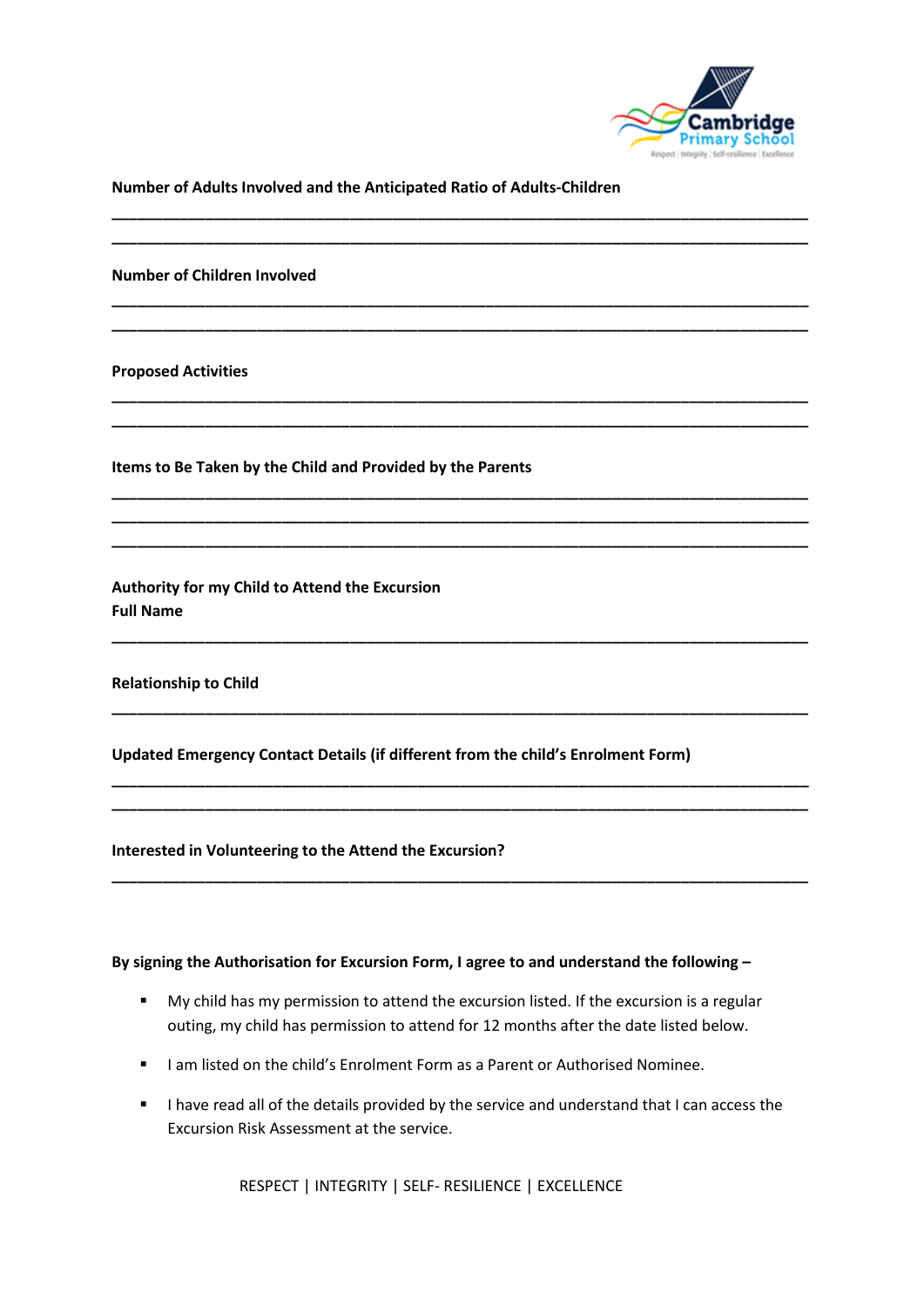

▪ The contact details, including all emergency contact details, listed on my child's Enrolment Form are up-to-date. If not, I have provided the updated contact details above.

**Signature**

**\_\_\_\_\_\_\_\_\_\_\_\_\_\_\_\_\_\_\_\_\_\_\_\_\_\_\_**

**\_\_\_\_\_\_\_\_\_\_\_\_\_\_\_\_\_\_\_\_\_\_\_\_\_\_\_**

**Date**